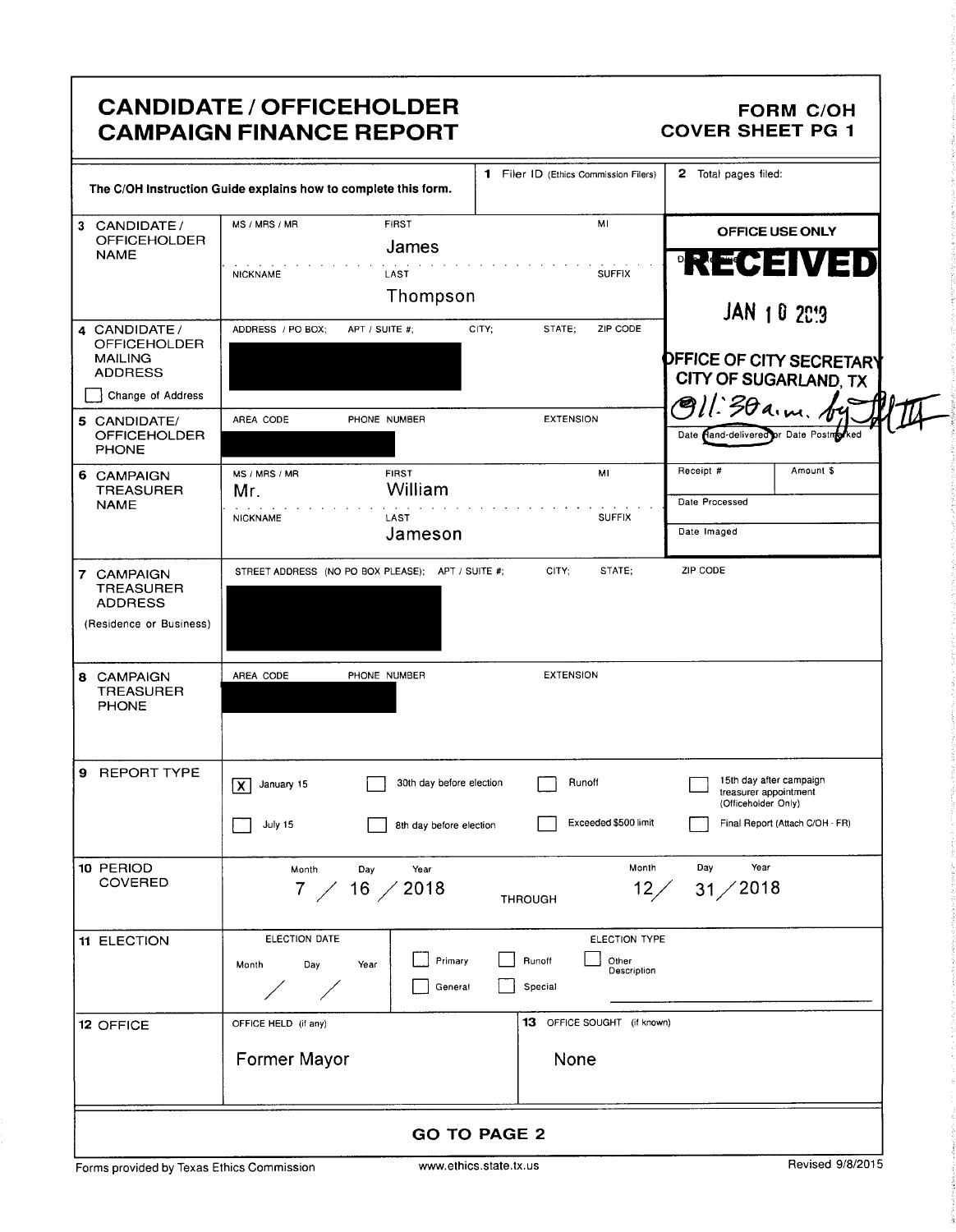### CANDIDATE / OFFICEHOLDER<br>CAMPAIGN FINANCE REPORT CAMPAIGN FINANCE REPORT **CAMPAIGN FINANCE REPORT**

| 14 C/OH NAME<br>James Thompson                                      |                                                                                                     |                                                                                                                                                                                                                                                                                                                                                                         |    | <b>15</b> Filer ID (Ethics Commission Filers) |
|---------------------------------------------------------------------|-----------------------------------------------------------------------------------------------------|-------------------------------------------------------------------------------------------------------------------------------------------------------------------------------------------------------------------------------------------------------------------------------------------------------------------------------------------------------------------------|----|-----------------------------------------------|
| 16 NOTICE FROM<br><b>POLITICAL</b><br>COMMITTEE(S)                  | OF SUCH EXPENDITURES.                                                                               | THIS BOX IS FOR NOTICE OF POLITICAL CONTRIBUTIONS ACCEPTED OR POLITICAL EXPENDITURES MADE BY POLITICAL COMMITTEES TO<br>SUPPORT THE CANDIDATE / OFFICEHOLDER. THESE EXPENDITURES MAY HAVE BEEN MADE WITHOUT THE CANDIDATE'S OR OFFICEHOLDER'S<br>KNOWLEDGE OR CONSENT. CANDIDATES AND OFFICEHOLDERS ARE REQUIRED TO REPORT THIS INFORMATION ONLY IF THEY RECEIVE NOTICE |    |                                               |
|                                                                     | <b>COMMITTEE TYPE</b>                                                                               | <b>COMMITTEE NAME</b>                                                                                                                                                                                                                                                                                                                                                   |    |                                               |
|                                                                     | GENERAL                                                                                             |                                                                                                                                                                                                                                                                                                                                                                         |    |                                               |
|                                                                     | <b>SPECIFIC</b>                                                                                     | <b>COMMITTEE ADDRESS</b>                                                                                                                                                                                                                                                                                                                                                |    |                                               |
| <b>Additional Pages</b>                                             |                                                                                                     | COMMITTEE CAMPAIGN TREASURER NAME                                                                                                                                                                                                                                                                                                                                       |    |                                               |
|                                                                     |                                                                                                     | <b>COMMITTEE CAMPAIGN TREASURER ADDRESS</b>                                                                                                                                                                                                                                                                                                                             |    |                                               |
| <b>17 CONTRIBUTION</b><br><b>TOTALS</b>                             | 1.                                                                                                  | TOTAL POLITICAL CONTRIBUTIONS OF \$50 OR LESS (OTHER THAN<br>PLEDGES, LOANS, OR GUARANTEES OF LOANS), UNLESS ITEMIZED                                                                                                                                                                                                                                                   | \$ | 0                                             |
|                                                                     | 2.                                                                                                  | <b>TOTAL POLITICAL CONTRIBUTIONS</b><br>(OTHER THAN PLEDGES, LOANS, OR GUARANTEES OF LOANS)                                                                                                                                                                                                                                                                             | \$ | 0                                             |
| <b>EXPENDITURE</b><br><b>TOTALS</b>                                 | З.<br>TOTAL POLITICAL EXPENDITURES OF \$100 OR LESS,<br>UNLESS ITEMIZED                             |                                                                                                                                                                                                                                                                                                                                                                         |    | 0                                             |
|                                                                     | 4.                                                                                                  | <b>TOTAL POLITICAL EXPENDITURES</b>                                                                                                                                                                                                                                                                                                                                     | \$ | 1,250.00                                      |
| <b>CONTRIBUTION</b><br>BALANCE                                      | 5.<br>TOTAL POLITICAL CONTRIBUTIONS MAINTAINED AS OF THE LAST DAY<br>OF REPORTING PERIOD            |                                                                                                                                                                                                                                                                                                                                                                         |    | 125,412.90                                    |
| <b>OUTSTANDING</b><br><b>LOAN TOTALS</b>                            | 6.<br>TOTAL PRINCIPAL AMOUNT OF ALL OUTSTANDING LOANS AS OF THE<br>LAST DAY OF THE REPORTING PERIOD |                                                                                                                                                                                                                                                                                                                                                                         |    | 0                                             |
| 18 AFFIDAVIT<br>AFFIX NOTARY STAMP / SEALABOVE                      | THOMAS HERCULES, HARRIS IN<br>Netary 10 # 126517278<br>My Commission Expires<br><b>May 13, 2020</b> | I swear, or affirm, under penalty of perjury, that the accompanying report is<br>true and correct and includes all information required to be reported by me<br>under Title 15, Election Code.<br>Signature of Candidate or Officeholder                                                                                                                                |    |                                               |
| Sworn to and subscribed before me, by the said<br>amiar v<br>day of | .20                                                                                                 | Monoson this the<br>, to certify which, witness my hand and seal of office.                                                                                                                                                                                                                                                                                             |    |                                               |
|                                                                     |                                                                                                     |                                                                                                                                                                                                                                                                                                                                                                         |    |                                               |

 $\sim$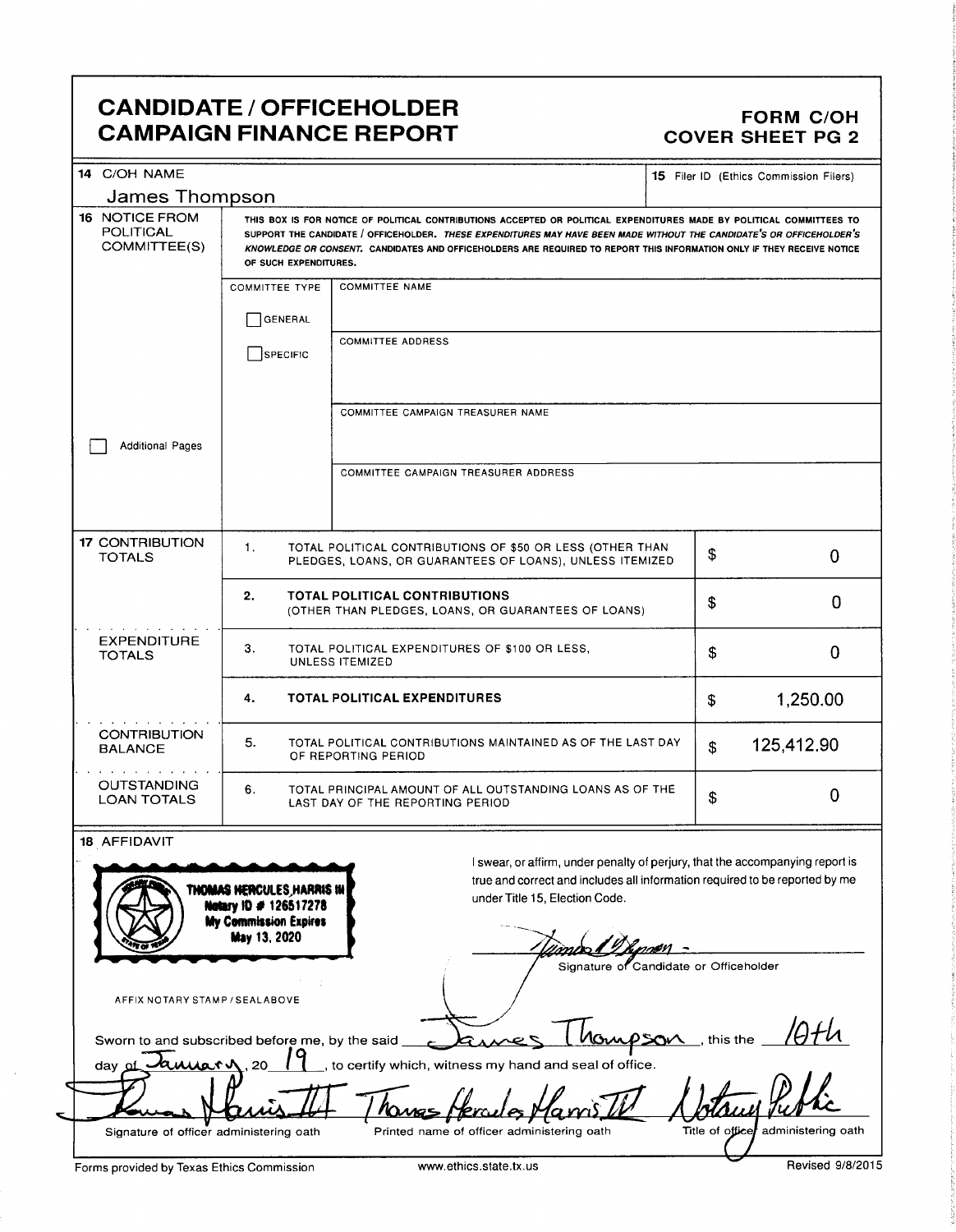## SUBTOTALS - C/OH FORM C/OH

# COVER SHEET PG 3

| 19  | <b>FILER NAME</b>                                                                     | 20 Filer ID (Ethics Commission Filers) |                                  |  |
|-----|---------------------------------------------------------------------------------------|----------------------------------------|----------------------------------|--|
|     | James Thompson                                                                        |                                        |                                  |  |
|     | 21 SCHEDULE SUBTOTALS<br><b>NAME OF SCHEDULE</b>                                      |                                        | <b>SUBTOTAL</b><br><b>AMOUNT</b> |  |
|     | $\mathbf{1}$ .<br>SCHEDULE A1: MONETARY POLITICAL CONTRIBUTIONS                       |                                        |                                  |  |
|     | 2.<br>SCHEDULE A2: NON-MONETARY (IN-KIND) POLITICAL CONTRIBUTIONS                     |                                        |                                  |  |
| 3.  | SCHEDULE B: PLEDGED CONTRIBUTIONS                                                     |                                        | \$                               |  |
| 4.  | <b>SCHEDULE E: LOANS</b>                                                              |                                        | \$                               |  |
| 5.  | SCHEDULE F1: POLITICAL EXPENDITURES MADE FROM POLITICAL CONTRIBUTIONS                 |                                        | 1,250.00<br>\$                   |  |
| 6.  | SCHEDULE F2: UNPAID INCURRED OBLIGATIONS                                              |                                        | \$                               |  |
| 7.  | SCHEDULE F3: PURCHASE OF INVESTMENTS MADE FROM POLITICAL CONTRIBUTIONS                |                                        | \$                               |  |
| 8.  | SCHEDULE F4: EXPENDITURES MADE BY CREDIT CARD                                         |                                        | \$                               |  |
| 9.  | SCHEDULE G: POLITICAL EXPENDITURES MADE FROM PERSONAL FUNDS                           |                                        | \$                               |  |
| 10. | SCHEDULE H: PAYMENT MADE FROM POLITICAL CONTRIBUTIONS TO A BUSINESS OF C/OH           |                                        | \$                               |  |
| 11. | SCHEDULE I: NON-POLITICAL EXPENDITURES MADE FROM POLITICAL CONTRIBUTIONS              |                                        | \$                               |  |
| 12. | SCHEDULE K: INTEREST, CREDITS, GAINS, REFUNDS, AND CONTRIBUTIONS<br>RETURNED TO FILER |                                        | \$                               |  |
|     |                                                                                       |                                        |                                  |  |
|     |                                                                                       |                                        |                                  |  |

 $\label{eq:2.1} \mathbb{E}\left[\mathcal{E}^{(1)}\right]_{\mathcal{L}}=\mathbb{E}\left[\mathcal{E}^{(1)}\right]_{\mathcal{L}}\left(\mathcal{E}^{(1)}\right)_{\mathcal{L}}\left(\mathcal{E}^{(1)}\right)_{\mathcal{L}}\left(\mathcal{E}^{(1)}\right)_{\mathcal{L}}\left(\mathcal{E}^{(1)}\right)_{\mathcal{L}}\left(\mathcal{E}^{(1)}\right)_{\mathcal{L}}\left(\mathcal{E}^{(1)}\right)_{\mathcal{L}}$